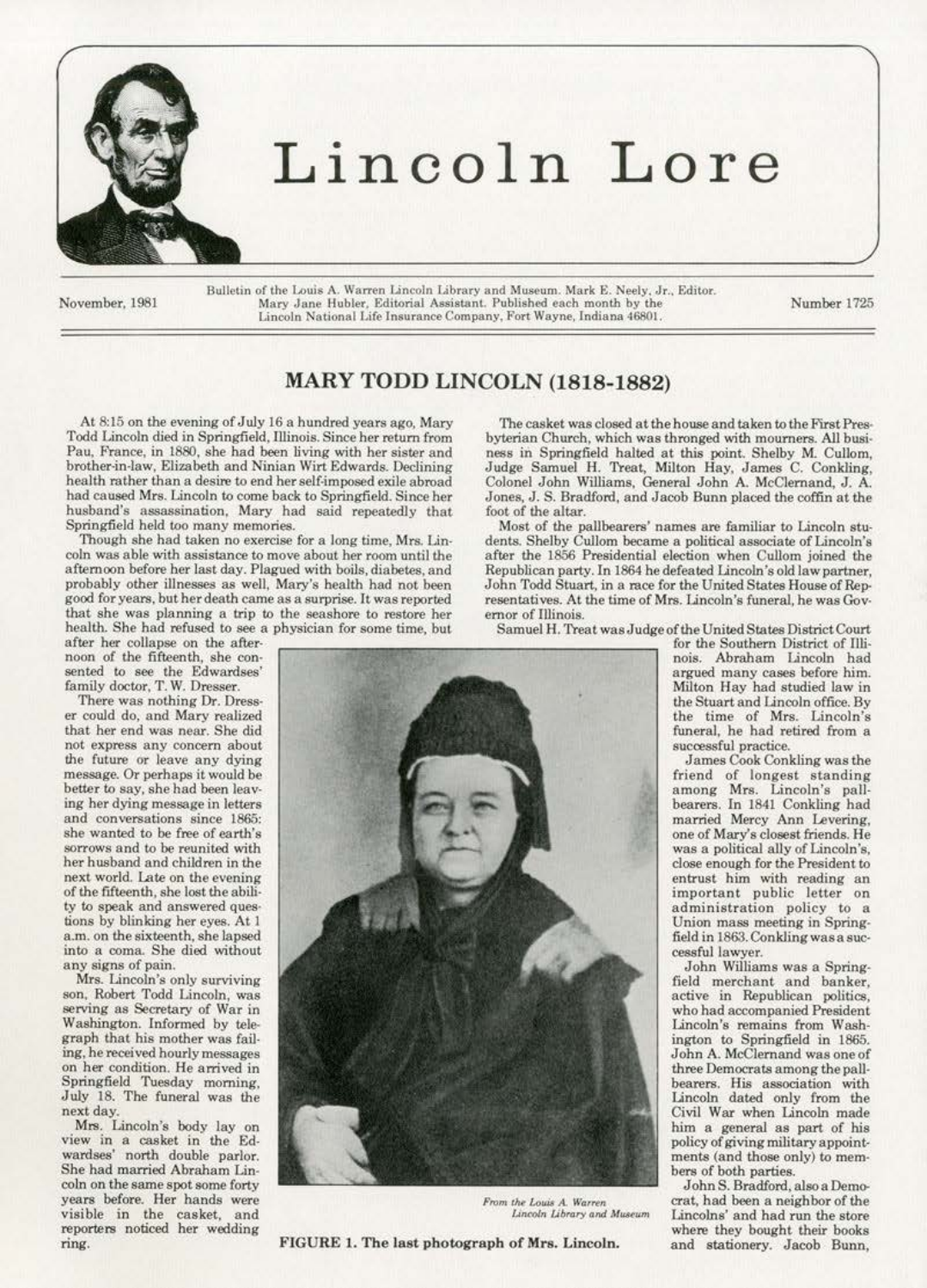Springfield grocer and banker, was among the few pallbearers who had at least as close a relationship with Mrs. Lincoln as with her husband. After Mary was released from an insane asylum in 1875, he managed her estate, sending her the income from it while she resided in Europe. J. A Jones has not been identified.

The church was elaborately decorated. Between the casket and the altar stood a representation in flowers of the "Pearly Gates Ajar," three feet high. Visible through the arch of the gates was a bust of Abraham Lincoln. To modern taste the symbols might seem a little heavy-handed, but it can at least be said that this was an accurate reflection of Mrs. Lincoln's views.

book on which • 1 Mary Lincoln" was written in forget-me-nots. At the foot of her coffin was a broken column on which a representation of a snow white dove was perched.

The Reverend R. 0. Post of Springfield's First Congregational Church began the service by read· ing a scriptural passage and a prayer. The choir sang "Nearer My God to Thee." Mrs. Lincoln had apparently expressed a desire to have no eulogy, and the Reverend James A. Reed. pastor of the First Presbyterian Church, dwelt in his sennon on an analogy with two pines he had seen standing side by side in the AJiegheny Mountains. They had grown up so closely together that their roots were intertwined and their trunks appeared almost joined at the base. One had been blasted by a storm and died. and in a few years the companion tree wasted away and died as well. Reed thought Abraham's and Mary's lives were very like those of the two pine trees. John Wilkes Booth's bullet killed her as surely as it did her husband. Her life after April 15. 1865. was only a living death.

At the end of the sermon. the Rev· erend T. A. Parker of the First Methodist Church read a prayer. The cof· fin, followed by along procession of carriages, was taken to Oak Ridge Cemetery. Reed said a brier prayer in the vestibule of the lincoln Tomb.

like her husband. Mary became the subject of myth almost immediately. Jane Grey Swisshelm, a feminist reformer and journalist who had met Mary Todd Lincoln in Washington during the Civil War, hastened to write a letter to the Chicago *Tribune*, eulogizing her old friend. Mrs. Swisshelm (now single; she was divorced from Mr. Swisshelm) wrote an interesting and not altogether inaccurate letter. "I never knew a woman.'' she said, ''who more completely merged herself in her husband"-a judgment with which most modem writers would be in complete agreement. Such was not the reigning interpretation among the first generation of Lincoln biographers. Ward Hill Lamon, whose Life of Abraham Lincoln appeared in Mary's lifetime, and William H. Herndon. whose famous biography of his law partner would be published seven years after her funeral, depicted Lin· coln's marriage as a trial of conflict and woe.

Mrs. Swisshelm bent over backwards to defend Mrs. Lincoln. That was hardly inappropriate for a eulogy. of course, and it did lead her to a very interesting defense of Mrs. Lincoln's taste for finery in clothing. That had been the *object.* of some criticism from those who thought a wartime White House should appear more Spartan and self-sacrificing. Mrs. Swisshelm insisted that Mary would gladly have joined a society against using foreign



 $From the Louis A. Warren  
\nLinear and Museum$ 

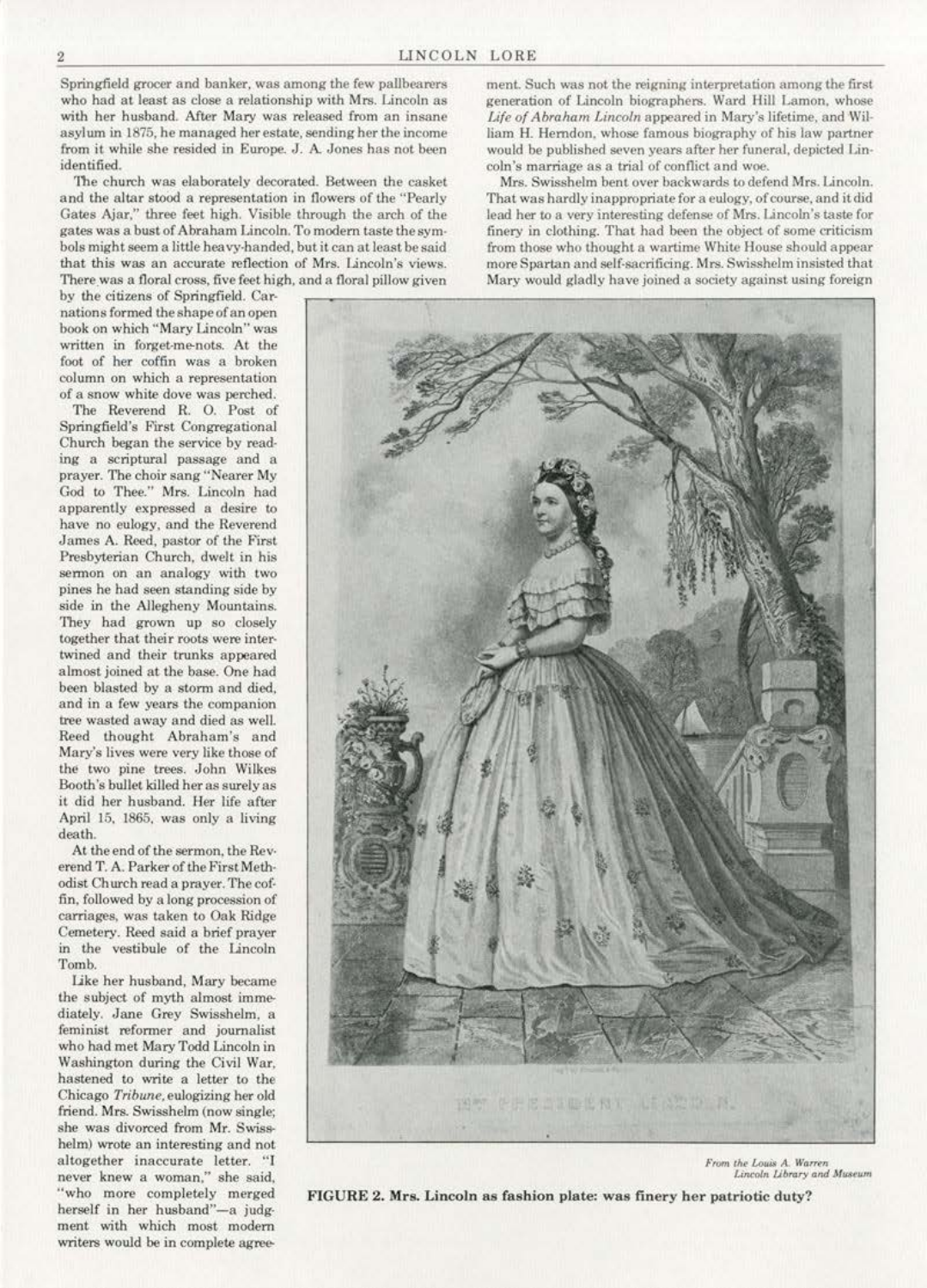dress goods during the war. There were various movements among women during the Civil War to eschew finery and espeeially foreign·made finery in order to save money better spent for patriotic purposes. Lincoln and Secretary of the Treasury Salmon P. Chase opposed Mrs. Lincoln's participation, however, because the government needed the tariff revenue from imported goods to support the war effort. Their making the "wearing of rich clothing a patriotic duty" coincided with Mary's inclinations anyway: hence all the finery.

1Wo other points made by Mrs. Swisshelm were to reverberate through the Lincoln literature for a century. Mrs. Lincoln, she wrote, "was the inspiration of her husband's political career." Although Lamon spoke in a vague way of Mary's ambition as a goad to Abraham's career, Herndon was to argue quite a different thesis. To be sure, Herndon mentioned Mrs. Lincoln's ambition, but he saw the marriage as such a disastrous match that he could hardly attribute any happy consequence to it in a direct way. least of all. Lincoln's rise to the Presidency. He did. however, suggest a backhanded way in which Mary had an influence on that career: Lincoln's home life was so wretched that he tended steadily to his career rather than go home and spend time with his wife. That was probably nonsense, but Hemdon was certainly correct in another judgment on his famous law partner. "His ambition was a little engine that knew no rest," Herndon said. He knew, in this case from firsthand experience, that Lincoln needed no external goad to success.

Mrs. Swisshelm was wrong. and her error was to have effects quite different from what she intended. She pointed to Mary's role with feminist pride. Later. a more sentimental public which preferred to see its political heroes as ambitionless statues, would *blame* Mary for the sin of ambition. Lincoln. they would say, had no such fault, but his wife did and drove him, a relue· tant and self-effacing man, to realms of power he never lusted after himself.

Jane Grey Swisshelm had been an ardent antislavery advocate. by her own admission often critical of President Lincoln for moving too slowly against slavery. Her letter on Mary Todd Lincoln stated boldly: "In statesmanship she was farthersighted than he [Lincoln]-was more radically opposed to slavery, and urged him to Emancipation, as a matter of right, long before he saw it as a matter of necessity." This judgment, too, was almost certainly wrong, but it has had remarkable staying power and has been given considerable prominence by those modern writers bent on reviving Mary Todd Lincoln's reputation.

The problem with the Mary Todd Lincoln-as-radical thesis, if it may be called that, is not that it misrepresents *her* views so much as it misrepresents their influence. The fact of the matter is that Mary's political views were so shallow and her political instincts so worthless that she had no discernible political influeneeon her husband. It is quite true that she voiced enthusiastic praise of the Emancipation Proclamation, especially when speaking to Charles Sumner, but did she ever criticize the poli· cies of the Lincoln administration? No. and she did not influ· ence them before the fact, either. When Lincoln was working for John C. Frémont's election in 1856, his wife was writing to a friend that she was too Southern at heart and had too much trouble with Irish servant girts to support anyone but Millard Fillmore. Fillmore was running against the ardently antislavery Frémont as both the Whig and anti-immigrant Know-Nothing candidate. Her views had no influence then. and there is not one iota of evidence *to* support the view that they were influential in 1862.

In the chapter about Mrs. Lincoln's growing antislavery views in Ruth Painter Randall's *Mary Uncoln: Biography of a Marriage, Mrs. Randall quotes Mrs. Swisshelm at some length.* Yet the chapter does not cite a single Mary Todd Lincoln letter written *before* Lincoln's decision to issue the Emancipation Proclamation. Because she "merged herself in her husband," as Mrs. Swisshelm saw, Mary liked her husband's proclamation, but it was *his* proclamation. It probably would not have mattered to American history had Mrs. Lincoln retained her old Southern feeling and disliked the Emancipation Proclamation. She disliked and distrusted William H. Seward too, but Lincoln kept him on as Secretary of Slate throughout his administra· tion.

Mary Todd Lincoln should not be made the scapegoat for Lincoin's human passions, like political ambition; nor should she be credited with her husband's accomplishments, like the Emancipation Proclamation. She should be remembered as a woman who married brilliantly and who, by merging her life in her husband's, thereby touched greatness herself. After Lincoln died, greatness departed her life. Jane Grey Swisshelm knew that too. She knew that Mrs. Lincoln's life after 1865 was wretched and that Mary wanted nothing as much as she wanted to leave it behind. So Mrs. Swisshelm greeted news of her old friend's death as "sad, glad tidings."

## THE PRINT THAT NEVER WAS

"If entirely agreeable to you, we should be glad of the privilege and opportunity to engrave your likeness on steel-with a view to publication of the same...." So began a letter from A. H. Ritchie & Co. written to Abraham Lincoln on June 28, 1860. To interest the busy Republican Presidential oominee in their proposition. they criticized their competition:

We notice that the likeness made by Mr Hicks and that by Mr Barry are both to be reproduced on stone & in the *lithographic* fonn. You are undoubtedly aware that a *steel plate engraving* is very much better & more desirable than a lithograph-By the first named process, is secured not only a higher degree of finish. & greater vigor & character. but much better artistic effect-

Ritchie & Co. proposed a bust portrait. about 16 by 12 inches in size.



*From the Louis A. Warren* Lincoln Library and Museum

FIGURE 3. Lithograph of the Charles A. Barry portrait.